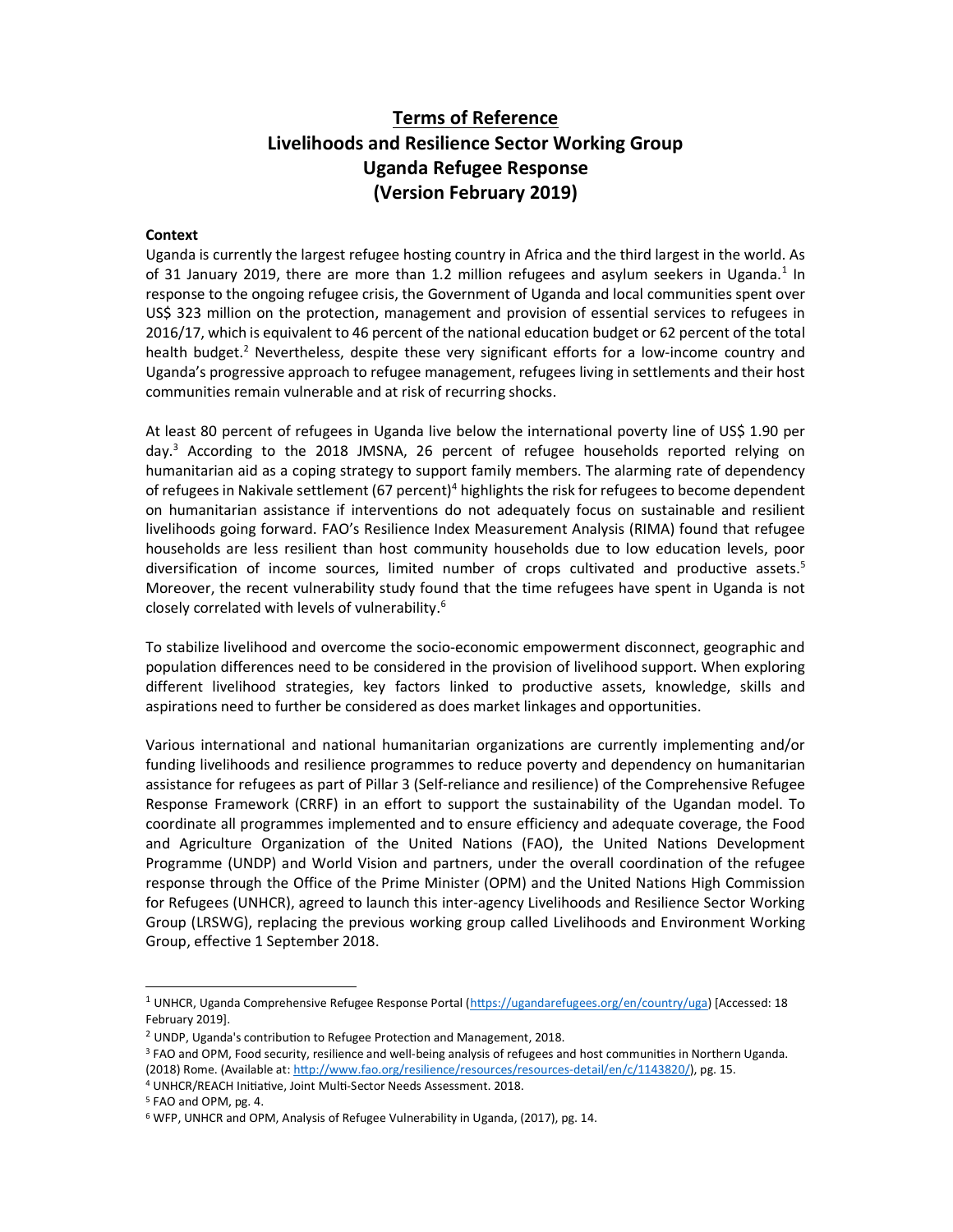### Purpose

The major objective of LRSWG is coordination and oversight of effective Livelihoods and Resilience programming for vulnerable refugee and host populations throughout Uganda.

## Programmes Covered by LRSWG

Programmes and activities covered under the LRSWG include all livelihoods and resilience interventions currently implemented amongst refugee communities and their hosts, including but not limited to the following:

- Emergency livelihood support interventions, including productive asset transfers and shortterm employment
- Value chain development, linked to District Development Plan prioritization and market opportunities
- Skills development, especially for youth and women
- Financial inclusion
- Enabling environment enhancement

More specific guidance for the types of programming covered by the LRSWG is contained in the Regional Refugee Response Plan (RRP), the Jobs and Livelihoods Response Plan (JLRP) (currently under development) and related government planning documents and strategies.

The Livelihoods and Resilience Sector focuses on agricultural and non-agricultural interventions, including but not limited to emergency livelihoods support (e.g. productive asset transfer and shortterm employment), value chain development, skilling and financial inclusion. The Food Security Working Group will focus on the food assistance and production to meet immediate and medium to long-term household consumption needs without having to resort to negative coping mechanisms (such as sale of household and productive assets) that would endanger their path to resilience and reverse gains made in income/livelihood diversification. Similarly, the Livelihoods and Resilience will align to the guidance of the Cash-Based Interventions (CBI) Working Group for cash-based transfers and the Energy and Environment Working Group standards on environmental protection.

### Specific Roles and Responsibilities of LRSWG

Specific focal areas for the LRSWG include, but are not limited to:

- Promote evidence-based programming practice and compliance with minimum standards in livelihoods and resilience programming (including development of standards and operational guidelines).
- Contribute technical guidance and information to the development of the JLRP and support for its ongoing operationalisation.
- Coordinate and provide technical guidance for the development, operationalisation, monitoring and review of the Livelihoods and Resilience Sector within the RRP.
- Coordinate timely flow of information from the Livelihoods and Resilience Sector, including through the 5Ws monitoring tool and the quarterly sector dashboard.
- Act as a platform for sector actors to connect for the sharing of information, best practice, avoidance of duplication and collaboration on activities such as assessments and evaluations.
- Support cohesive data analysis, such as the RIMA, under the leadership of OPM to enable evidence-based interventions that are coordinated and complementary.
- Oversight and support for effective and inclusive Livelihoods and Resilience sector coordination at sub-national (e.g. district) level, as appropriate.
- In collaboration with other key actors, coordinate an appropriate Livelihoods and Resilience Sector response to any new emergencies that may arise in Uganda.